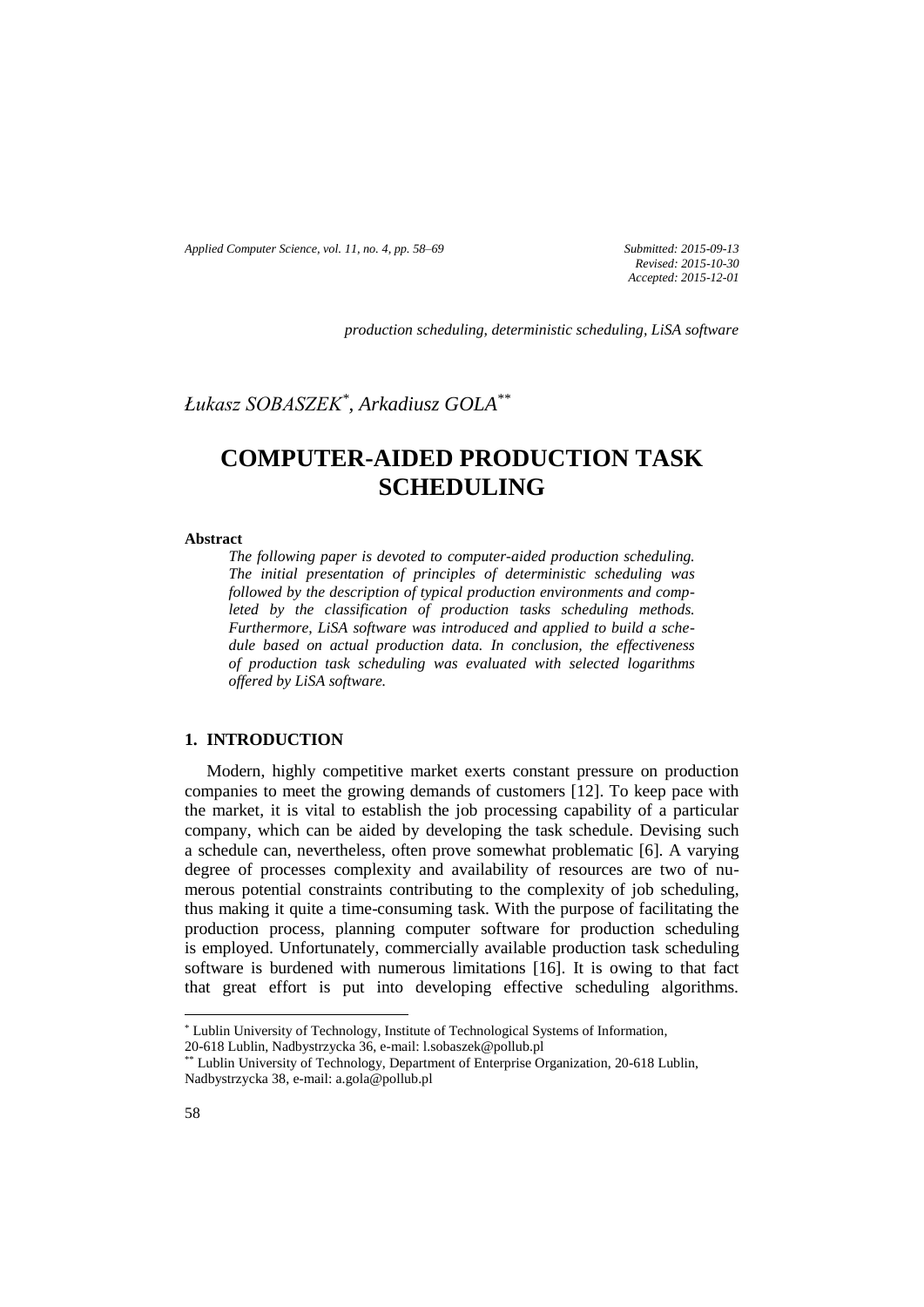New generation of software, represented by LiSA package, enables devising job scheduling solutions for different variants.

### **2. DETERMINISTIC TASK SCHEDULING**

Conducting the computer-aided process of task scheduling requires proper representation of the analysed production system in the form required by LiSA software. Hence, developed models of production environments contain certain assumptions and simplifications [3]. Computer-aided scheduling demands that the analysed and sequenced processes be deterministic, *i.e.* allowing for no chance variation. This implies that all parameters are known and fixed [10].

#### **2.1. Types of production systems**

Sequencing and scheduling of production consists in distributing tasks (involving certain number of operations) between *processors*, *i.e.* machines realising a particular process [7]. There are three basic models of production systems approached in the theory of task scheduling [10, 14]:

- *flow shop,*
- *job shop,*
- *open shop.*

In a flow-shop system, which is represented by an assembly line, the order of tasks realised on all machines is identical. Specialist literature frequently describes the problem of *permutation flow shop*, where the permutation of the set of tasks defines the decision variable [9].

Job shop is one of the most widespread systems for task scheduling. In this system, the sequencing of tasks is determined by technological constraints: the machine route is fixed and the job order can be selected. Frequently, such environments are referred to as *general job-shop* [17].

Open-shop systems are rarely found in the theory of work scheduling. What is characteristic of these types of environments is that the order of jobs is arbitrary [5]. The lack of pre-defined sequence of job orders determines that finding the optimal solution is highly complicated, particularly in terms of processing time. The space of calculations and searching for solution expands on account of a substantial number of diverse schedule variants [14].

#### **2.2. Job-shop**

The job-shop model is the closest representation of a typical production environment found in the mechanical engineering industry, hence the subsequent part of the paper will focus on general job-shop scheduling problem.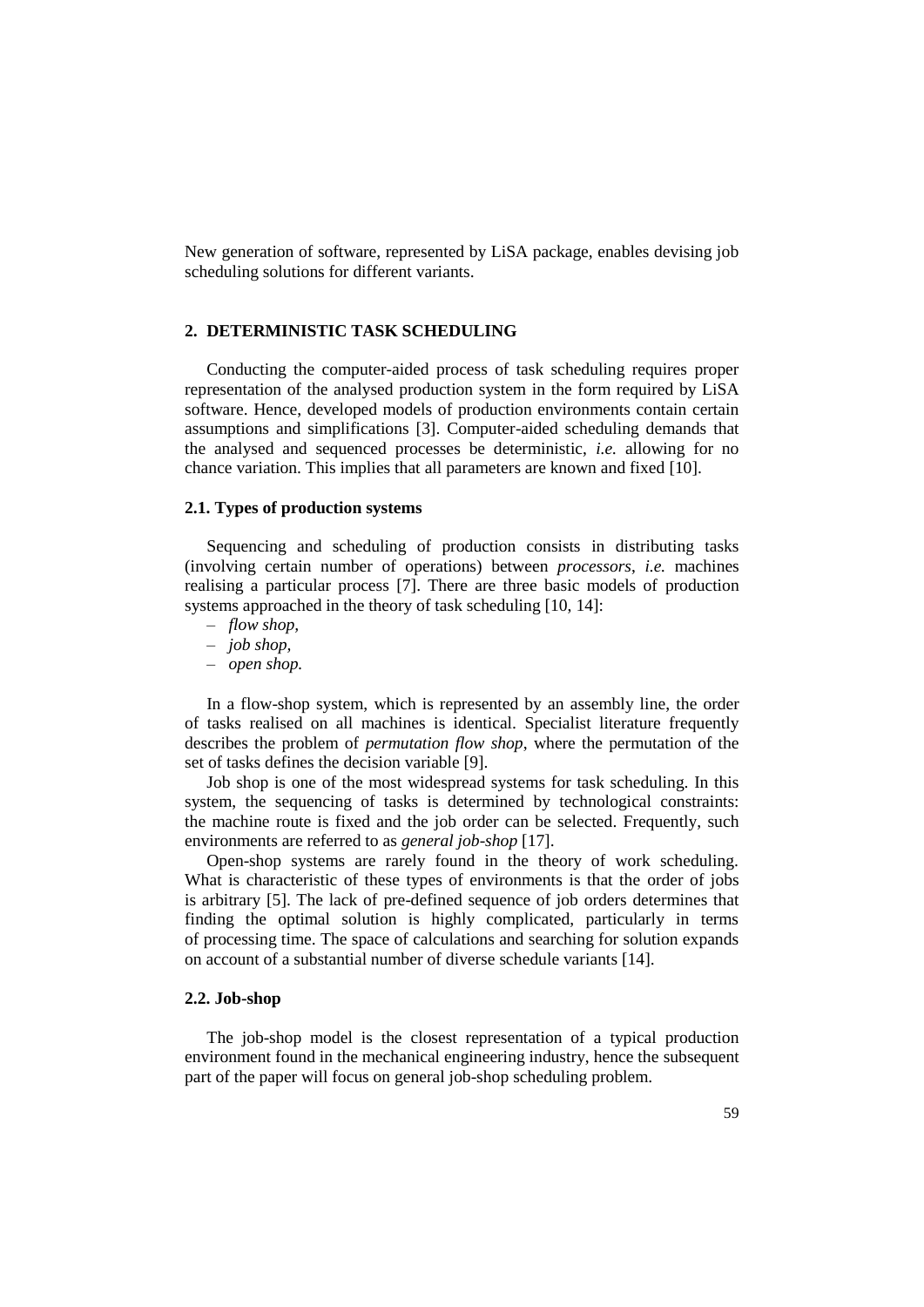Typical solutions to job-shop scheduling problems found in literature are based on a set of following simplifications [3]:

- 1. No two tasks of the same job can be scheduled in parallel.
- 2. Each machine is capable of carrying out one task at a time.
- 3. Each job has a limited number of operations of one per machine.
- 4. Each task is processed completely.
- 5. Task processing time can be entered manually.
- 6. Waiting time between two successive operations is allowed.
- 7. There are no two identical machines.
- 8. Machines can be idle. Machines perform one task at a time.
- 9. No machine failure. Machines are available throughout the whole manufacturing process.
- 10. All technological constraints are known and fixed. No variation is allowed.
- 11. No alternative process plans are allowed.

The following assumptions might or might not be reflected in reality, nevertheless, their introduction is essential to developing a scheduling model for the production process. It is only through simplification of an existing production system that computer-aided production task scheduling can be conducted and its optimisation evaluated.

#### **3. TASK SCHEDULING METHODS**

Development of a production schedule is frequently a complex computational challenge. The literature discusses cases where task scheduling becomes an NP-hard problem [15, 18, 4]. NP-hard problem of scheduling involves long execution time of algorithm. The complexity of solution increases with the growing number of performed tasks, as well as with the growing number of machines carrying out the production process. The only effective optimal algorithms developed so far could solve this problem for one- and two-machine problems (*e.g.* Johnson algorithm [11]). That is why, there is an ongoing search for diverse scheduling methods, based on effective scheduling algorithms [13].

In general, scheduling solutions can be classified under two categories [5]:

- exact guaranteeing determination of an optimal solution,
- approximate the determined solution is non-optimal, however, the solution is delivered in a substantially smaller running time and requires engagement of fewer resources.

In terms of task scheduling methods the following could be mentioned [10]:

- Full and Random Search,
- Discrete Programming,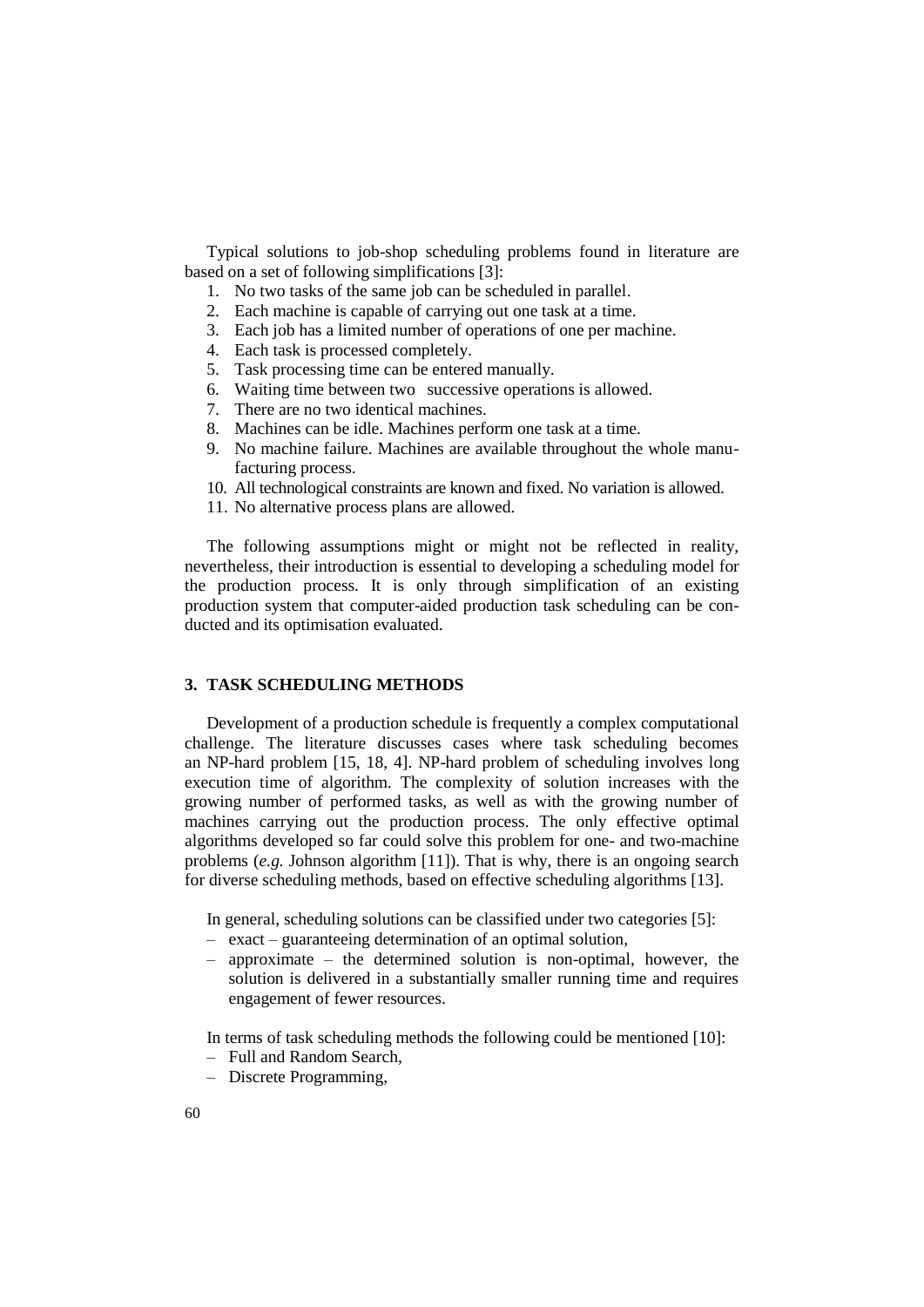- Branch & Bound Algorithm,
- Expert Systems,
- heuristic scheduling methods (Dispatch Systems, Priority Rules, Local Search),
- evolutionary algorithms (Genetic Algorithms, Evolutionary Programming, Classification Systems).

#### **4. LiSA SOFTWARE**

At present, production scheduling processes are widely supported by a number of computer programmes. One drawback of production scheduling modules is their limited capabilities and flexibility, which proves to be a significant disadvantage, owing to the fact that frequently different job sequencing variants must be analysed. This often involves the change of the character of processed tasks or the objective function; furthermore, total completion time at different priority rules is analysed.

It is, *inter alia*, for the aforementioned reasons that LiSA software is a practical solution for solving deterministic problems of task scheduling. The name is an acronym, which stands for *Library of Scheduling Algorithms*. The programme is equipped with an uncomplicated and intuitive interface, shown in Fig. 1.



**Fig. 1. LiSA – main interface [source: own study]**

The user easily inputs data regarding the production process, which are subsequently inserted in suitable matrices; what is more, the application offers random generation of data. All data is gathered in XML files, hence the access to input data as well as results is facilitated. The work with LiSA programme can be stopped at any time, saved and continued when required. To conduct a computer-aided process of job scheduling it is required that the number of jobs and machines is defined, along with other essential data, such as [1, 2]: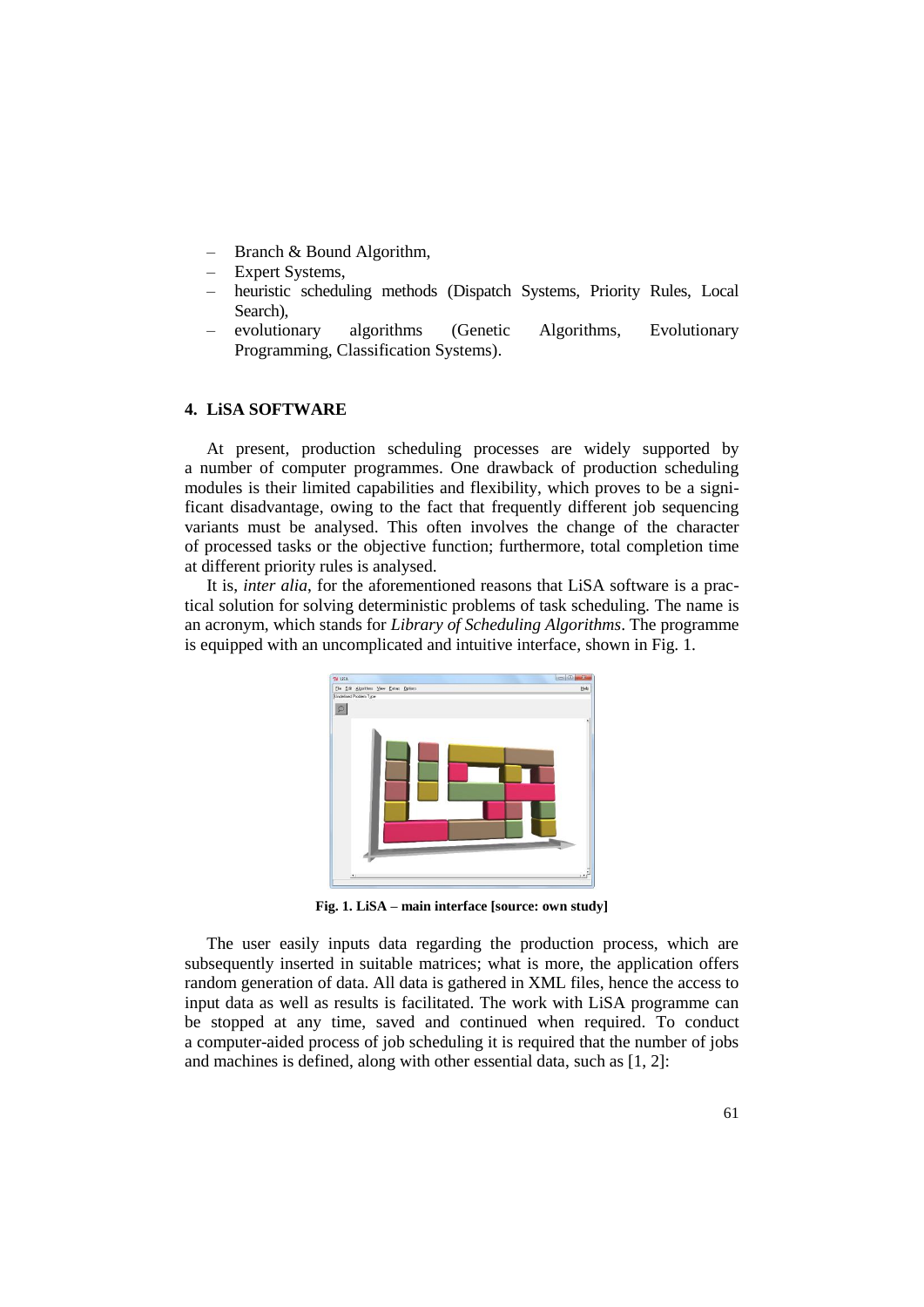– processing times of particular jobs – in matrix of processing times *PIJ*:

$$
PIJ = [p_{ij}], \tag{1}
$$

where:  $p_{ij}$  – processing time of job *i* on machine *j*.

– machine orders – in matrix of machine orders *MO*:

$$
MO = [o_{ij}], \tag{2}
$$

where:  $o_{ij}$  – rank of jobs *i* on machine *j*.

– set of operations – in matrix of set of operation *SIJ*:

$$
SIJ = [m_{ij}], \tag{3}
$$

$$
m_{ij}=\{0,1\},\,
$$

where:  $m_{ii}$  – information regarding processing of operations *i* on machine *j*  $(0$  – operation is not processed, 1 – operation is processed).

LiSA uses the classification for deterministic scheduling problems called the Graham, or *α | β | γ* three-field, notation (Fig. 2), where *α* describes machine environment,  $\beta$  – constraints,  $\gamma$  – the objective function. Such notation enables clear description of a given task-scheduling problem [8].



**Fig. 2. The three-field Graham notation used by LiSA software [source: own study]**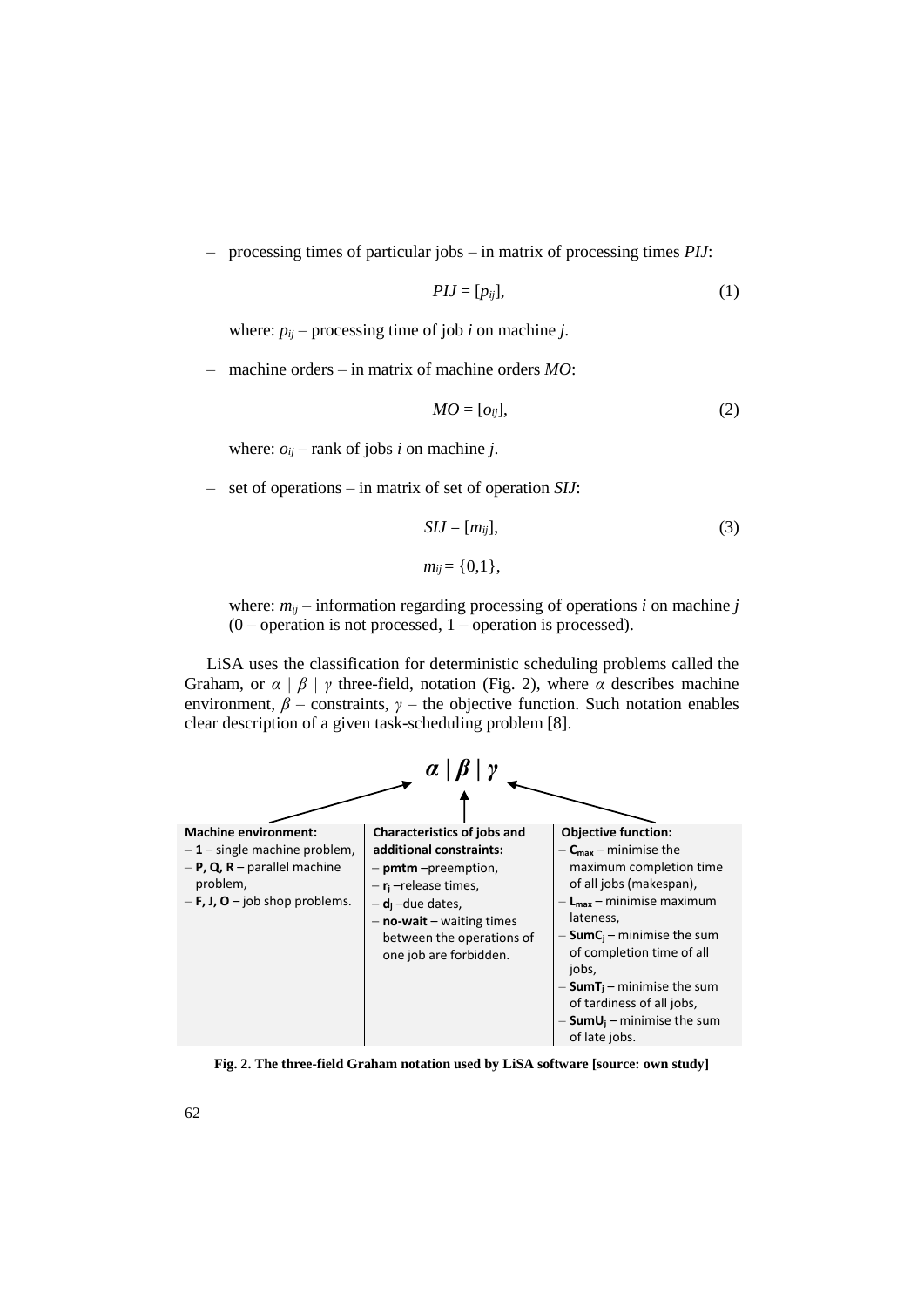LiSA software solves deterministic task scheduling problems using its library of algorithms. The programme, furthermore, enables modification of existing solutions and implementation of new ones. Determining a job-shop schedule by means of LiSA package can be conducted with the use of the following methods [2]:

- Branch & Bound,
- Brucker's Job-Shop B&B,
- Dispatching Rules,
- Shifting Bottleneck
- Iterative Improvement,
- Simulated Annealing,
- Threshold Accepting,
- Tabu Search.

Each method allows modification of algorithm parameters in order to change their impact on effectiveness of scheduling. Any given problem can be modelled in the form of rank matrix (sequence), disjunctive graph or the Gantt chart (Fig. 3).



**Fig. 3. Models for shop problems in LiSA: a) disjunctive graph, b) Gantt chart [source: own study]**

# **5. EFFECTIVENESS OF TASK SCHEDULING ALGORITHMS**

The evaluation of task scheduling algorithms used by LiSA software was based on actual manufacturing data. Four technological processes carried out in a machinery park consisting of 13 machine tools (the machines were ordered according to technology). In order to carry out the analysis, the data had to be suitably prepared, *i.e.* proper indices were ascribed to particular processes (jobs), machines and operations. The indices corresponded to the numbers used in LiSA software. All data is shown in Tables 1–4.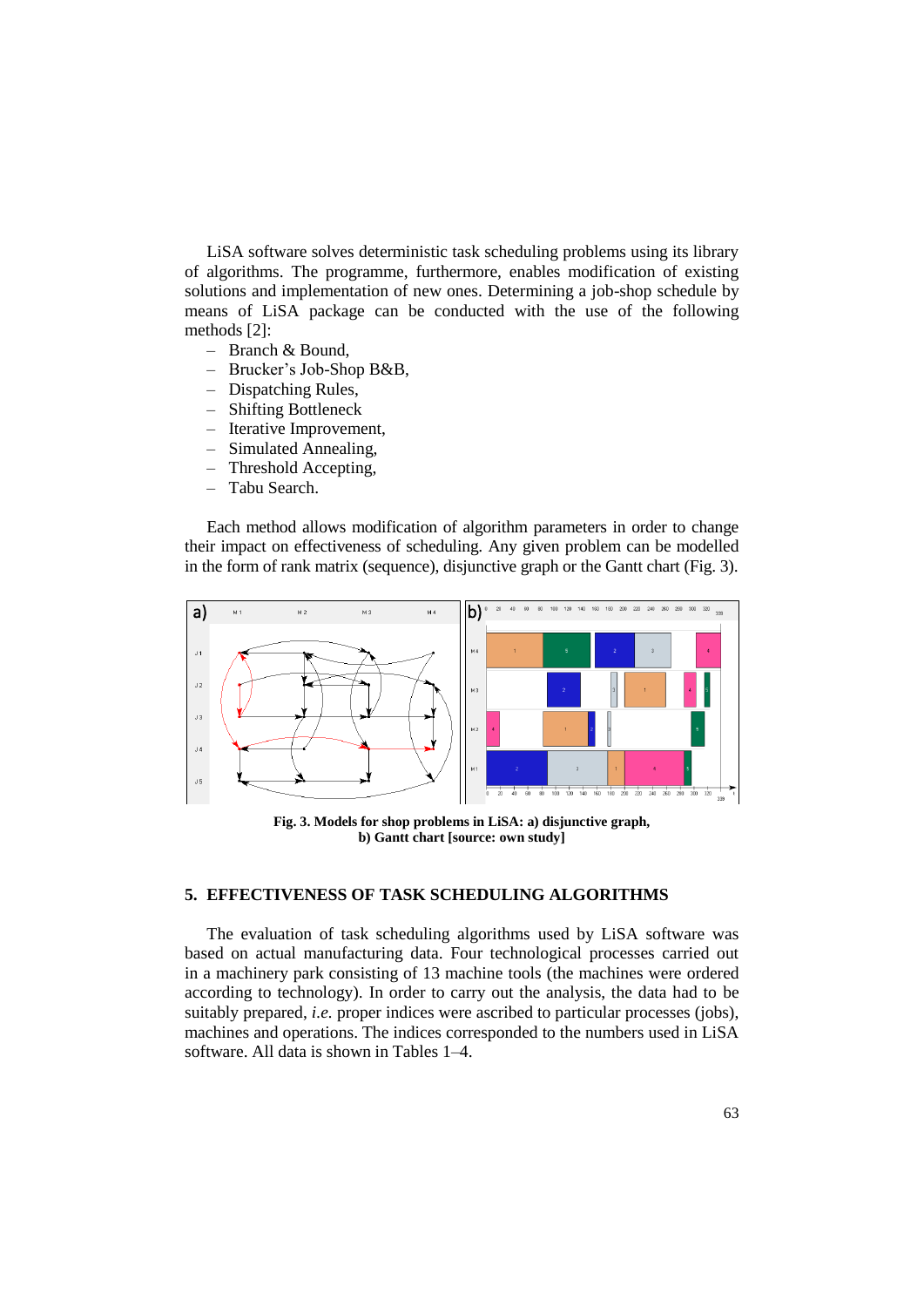|               | <b>Technological process 1</b><br>Name in LiSA: job J1 |                         |                         |                          |          |          |                    |                 |  |  |  |
|---------------|--------------------------------------------------------|-------------------------|-------------------------|--------------------------|----------|----------|--------------------|-----------------|--|--|--|
| Operation No. | Machine                                                | Ż.<br>Operation<br>LiSA | ż.<br>Machine<br>LiSA   | Operation                | $t_s[h]$ | $t_c[h]$ | $t_s + t_c$<br>[h] | t for 100 units |  |  |  |
| 10            | WCC80                                                  | 1                       | 1                       | Centring and facing      | 0.3      | 0.03     | 0.33               | 3.3             |  |  |  |
| 20            | TUM25                                                  | $\mathbf{2}$            | $\overline{\mathbf{4}}$ | Turning                  | 0.4      | 0.55     | 0.95               | 55.4            |  |  |  |
| 30            | <b>FYC26</b>                                           | 3                       | 6                       | Slotting                 | 0.5      | 0.04     | 0.54               | 4.5             |  |  |  |
| 40            | WKA25                                                  | $\overline{\mathbf{4}}$ | 9                       | Drilling                 | 0.4      | 0.04     | 0.44               | 4.4             |  |  |  |
| 50            | Met.<br>work.                                          | 5                       | 10                      | Metal working operations | 0.15     | 0.12     | 0.27               | 12.15           |  |  |  |
| 60            | TUD <sub>40</sub>                                      | 6                       | 3                       | Finish turning           | 0.5      | 0.15     | 0.65               | 15.5            |  |  |  |
| 70            | SWB <sub>25</sub>                                      | 7                       | 12                      | Grinding                 | 0.5      | 0.15     | 0.65               | 15.5            |  |  |  |

**Tab. 1. Route sheet for process 1 [source: own study]**

**Table 2. Route sheet for process 2 [source: own study]**

|               | <b>Technological process 2</b><br>Name in LiSA: job J2 |                         |                       |                     |           |           |                    |                 |  |  |  |
|---------------|--------------------------------------------------------|-------------------------|-----------------------|---------------------|-----------|-----------|--------------------|-----------------|--|--|--|
| Operation No. | Machine                                                | Operation No.<br>(LiSA) | ż.<br>Machine<br>LiSA | Operation           | $t_s$ [h] | $t_c$ [h] | $t_s + t_c$<br>[h] | t for 100 units |  |  |  |
| 10            | WCC80                                                  | 1                       | 1                     | Centring and facing | 0.3       | 0.03      | 0.33               | 3.3             |  |  |  |
| 20            | TUD <sub>50</sub>                                      | $\mathbf{2}$            | $\mathbf{2}$          | Turning             | 0.4       | 0.12      | 0.52               | 12.4            |  |  |  |
| 30            | FWD <sub>25</sub>                                      | 3                       | 7                     | Slotting            | 0.3       | 0.02      | 0.32               | 2.3             |  |  |  |
| 40            | <b>FYC26</b>                                           | $\overline{\mathbf{4}}$ | 6                     | Slotting            | 0.5       | 0.01      | 0.51               | 1.5             |  |  |  |
| 50            | SWB <sub>25</sub>                                      | 5                       | 12                    | Grinding            | 0.5       | 0.2       | 0.7                | 20.5            |  |  |  |
| 60            | TUD <sub>40</sub>                                      | 6                       | 3                     | Thread turning      | 1.5       | 0.18      | 1.68               | 19.5            |  |  |  |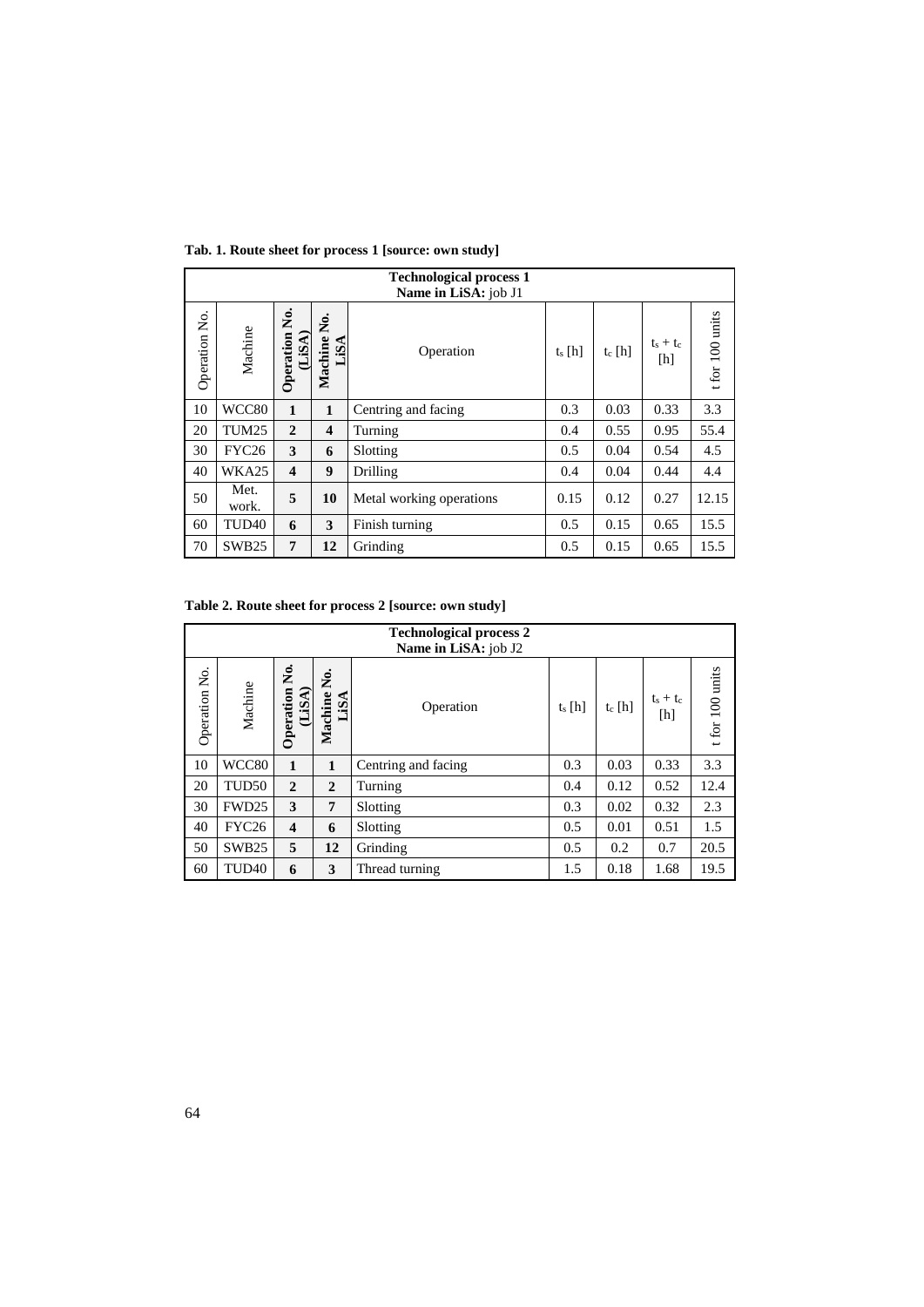|                      | <b>Technological process 3</b> |                              |                     |                         |           |           |                    |                 |  |  |  |
|----------------------|--------------------------------|------------------------------|---------------------|-------------------------|-----------|-----------|--------------------|-----------------|--|--|--|
|                      |                                |                              |                     | Name in LiSA: job J3    |           |           |                    |                 |  |  |  |
| Operation No.        | Machine                        | <b>Operation No.</b><br>LiSA | Machine No.<br>LiSA | Operation               | $t_s$ [h] | $t_c$ [h] | $t_s + t_c$<br>[h] | t for 100 units |  |  |  |
| 10                   | WCC80                          | $\mathbf{1}$                 | $\mathbf{1}$        | Centring and facing     | 0.5       | 0.08      | 0.58               | 8.5             |  |  |  |
| 20                   | PHW12S                         | $\overline{2}$               | 5                   | Turning                 | 0.15      | 0.2       | 0.35               | 20.15           |  |  |  |
| 30                   | TUD50                          | 3                            | $\mathbf{2}$        | Slotting                | 0.4       | 0.1       | 0.5                | 10.4            |  |  |  |
| 40                   | TUD <sub>50</sub>              | $\overline{\mathbf{4}}$      | $\overline{2}$      | Slotting                | 0.4       | 0.11      | 0.51               | 11.4            |  |  |  |
| 50                   | TUD <sub>50</sub>              | 5                            | $\overline{2}$      | Grinding                | 0.4       | 0.25      | 0.65               | 25.4            |  |  |  |
| 60                   | TUD <sub>40</sub>              | 6                            | 3                   | Thread turning          | 1.5       | 0.45      | 1.95               | 46.5            |  |  |  |
| 70                   | FYC <sub>26</sub>              | 7                            | 6                   | Slotting                | 0.5       | 0.08      | 0.58               | 8.5             |  |  |  |
| 80                   | SZX160L<br>C                   | 8                            | 11                  | Grinding centring holes | 0.2       | 0.02      | 0.22               | 2.2             |  |  |  |
| 90                   | SWB <sub>25</sub>              | 9                            | 12                  | Grinding                | 0.5       | 0.29      | 0.79               | 29.5            |  |  |  |
| 10<br>$\overline{0}$ | Matrix                         | 10                           | 13                  | Grinding thread         | 1.5       | 1.9       | 3.4                | 191.5           |  |  |  |

**Table 3. Route sheet for process 3 [source: own study]**

**Table 4. Route sheet for process 4 [source: own study]**

|               | <b>Technological process 4</b><br>Name in LiSA: job J4 |                           |                       |                          |           |           |                    |                 |  |  |  |
|---------------|--------------------------------------------------------|---------------------------|-----------------------|--------------------------|-----------|-----------|--------------------|-----------------|--|--|--|
| Operation No. | Machine                                                | Ż.<br>(LISA)<br>Operation | Ż.<br>Machine<br>LiS. | Operation                | $t_s$ [h] | $t_c$ [h] | $t_s + t_c$<br>[h] | t for 100 units |  |  |  |
| 10            | WCC80                                                  | 1                         | 1                     | Milling                  | 0.4       | 0.03      | 0.43               | 3.4             |  |  |  |
| 20            | TUD <sub>40</sub>                                      | $\mathbf{2}$              | 3                     | Turning                  | 0.4       | 0.06      | 0.46               | 6.4             |  |  |  |
| 30            | FND32                                                  | 3                         | 8                     | Milling                  | 0.25      | 0.04      | 0.29               | 4.25            |  |  |  |
| 40            | Met. work.                                             | $\overline{\mathbf{4}}$   | 10                    | Metal working operations | 0.15      | 0.01      | 0.16               | 1.15            |  |  |  |
| 50            | SWB <sub>25</sub>                                      | 5                         | 12                    | Grinding                 | 0.5       | 0.18      | 0.68               | 18.5            |  |  |  |

## **5.1. Mathematical model**

The collected data describing the realised processes and indexation allowed developing the mathematical description, which was subsequently implemented into LiSA software. The columns of the matrix represent processors (the number of technological machine) and rows denote the number of the job (realised technological process).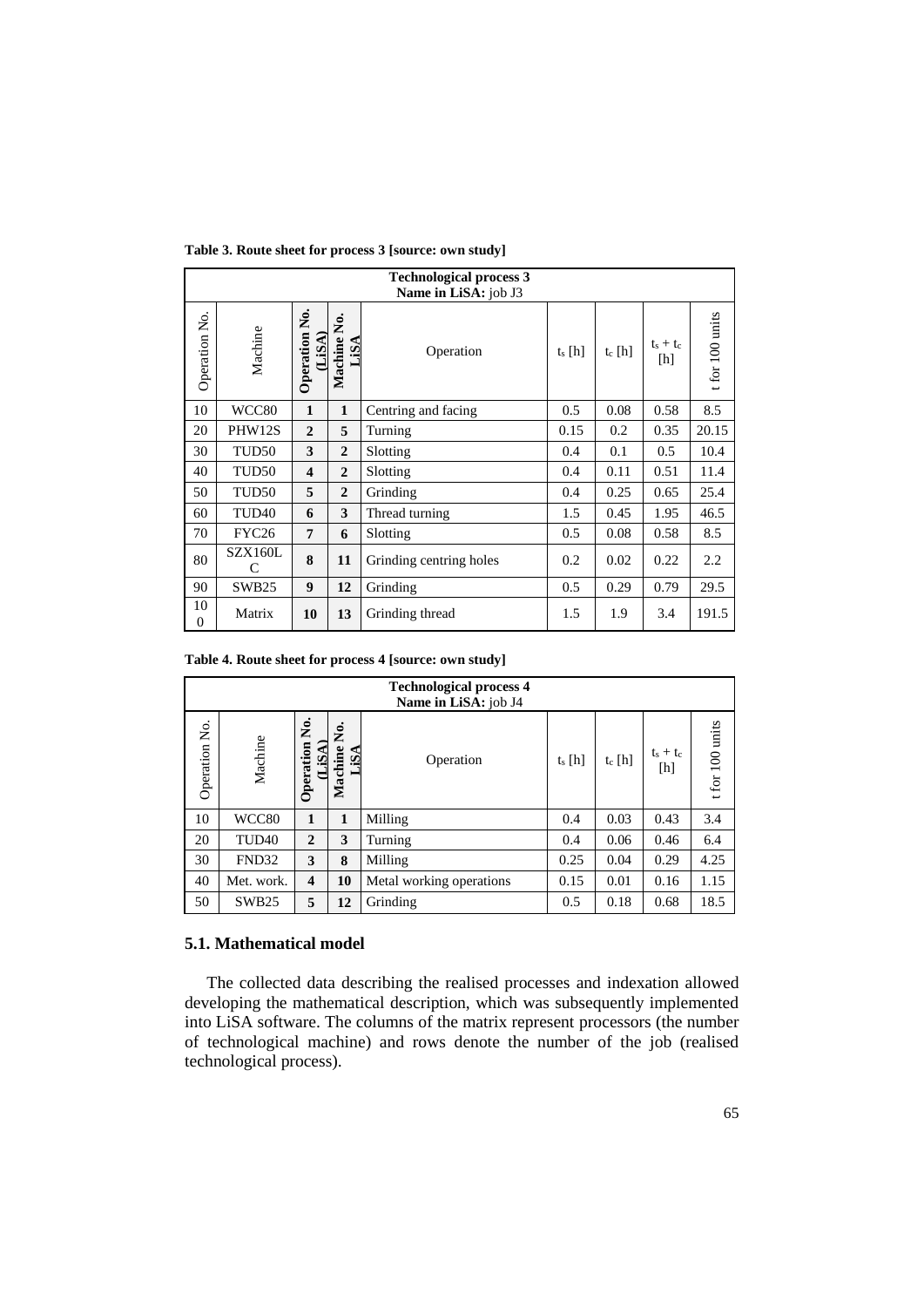The mathematical description comprises the following elements:

– set of machines *M*:

$$
M = \{M_1, M_2, M_3, M_4, M_5, M_6, M_7, M_8, M_9, M_{10}, M_{11}, M_{12}, M_{13}\},\tag{4}
$$

– set of jobs *J*:

$$
J = \{J_1, J_2, J_3, J_4\},\tag{5}
$$

– matrix *SIJ*, containing information on the use of machines during particular production processes:

$$
SIJ = \begin{bmatrix} 1 & 0 & 1 & 1 & 0 & 1 & 0 & 0 & 1 & 1 & 0 & 1 & 0 \\ 1 & 1 & 1 & 0 & 0 & 1 & 1 & 0 & 0 & 0 & 0 & 1 & 0 \\ 1 & 1 & 1 & 0 & 1 & 1 & 0 & 0 & 0 & 0 & 1 & 1 & 1 \\ 1 & 0 & 1 & 0 & 0 & 0 & 0 & 1 & 0 & 1 & 0 & 1 & 0 \end{bmatrix}
$$
(6)

$$
PIJ = \begin{bmatrix} 3 & 0 & 16 & 55 & 0 & 5 & 0 & 0 & 4 & 12 & 0 & 16 & 0 \\ 3 & 12 & 20 & 0 & 0 & 2 & 2 & 0 & 0 & 0 & 21 & 0 \\ 9 & 47 & 47 & 0 & 20 & 9 & 0 & 0 & 0 & 0 & 2 & 30 & 192 \\ 3 & 0 & 6 & 0 & 0 & 0 & 0 & 4 & 0 & 1 & 0 & 19 & 0 \end{bmatrix}
$$
(7)

– matrix *MO*, describing the order of operations on particular machines:

$$
MO = \begin{bmatrix} 1 & 0 & 6 & 2 & 0 & 3 & 0 & 0 & 4 & 5 & 0 & 7 & 0 \\ 1 & 2 & 6 & 0 & 0 & 4 & 3 & 0 & 0 & 0 & 0 & 5 & 0 \\ 1 & 3 & 4 & 0 & 2 & 5 & 0 & 0 & 0 & 0 & 6 & 7 & 8 \\ 1 & 0 & 2 & 0 & 0 & 0 & 0 & 3 & 0 & 4 & 0 & 5 & 0 \end{bmatrix}
$$
(8)

The document containing mathematical model in the presented format can serve as input file for LiSA. The process of data input comprises the following steps:

- 1. In *Problem type* the user defines the analysed problem by means of threefield notation.
- 2. Then, in *Parameters* window the user describes the analysed process, by filling in the data for particular matrices (Fig. 4).
- 3. Next, a required scheduling algorithm is selected in the window *Algorithms*, where it can be moreover edited.
- 4. The obtained results are displayed after selecting *View*.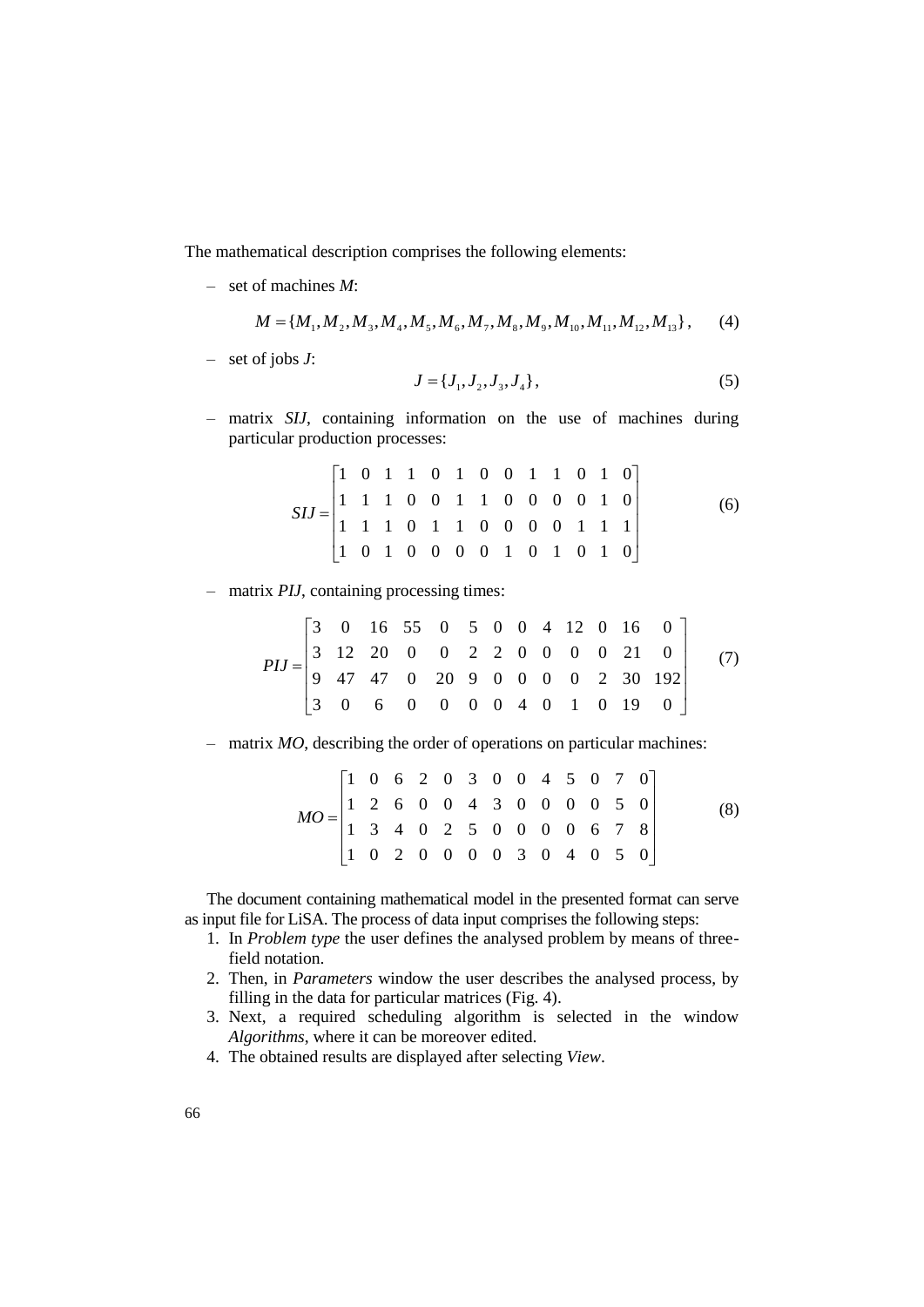| Adopt Machine Order   Help<br>Generate<br><b>View</b><br>PIJ (1,1) 95 |                |                |     |                |            |     |    |    |   |  |  |
|-----------------------------------------------------------------------|----------------|----------------|-----|----------------|------------|-----|----|----|---|--|--|
|                                                                       | M <sub>1</sub> | M <sub>2</sub> | M 3 | M <sub>4</sub> | M 5        | M 6 | M7 | M8 |   |  |  |
| J <sub>1</sub>                                                        | 15             | 84             | 77  | 14             | 85         | 72  | 18 | 26 | ₫ |  |  |
| J <sub>2</sub>                                                        | 95             | 32             | 56  | 24             | 10         | 63  | 58 | 10 |   |  |  |
| J3                                                                    | 51             | 79             | 81  | 76             | $\ddot{4}$ | 40  | 50 | 14 |   |  |  |



## **5.2. Effectiveness of selected production task scheduling algorithms**

In order to evaluate the effectiveness of selected task scheduling algorithms, they were used to solve the following problem (the Graham notation):

## *J* **| |** *Cmax*

The scheduled problem concerned the job shop system with no additional constraints, where the objective criterion was to minimise the schedule length. The latter is the criterion that is routinely introduced to analyse optimisation of production task scheduling algorithms.

One exact and three heuristic algorithms were applied in the analysed scheduling. The optimisation analysis involved assessing the impact of priority rules on scheduling results. The values parameters of implemented algorithms were unchanged and set to default. The results of scheduling are presented in Table 5.

| <b>Method</b>            | Rule                                       | $C_{\text{max}}[h]$ |
|--------------------------|--------------------------------------------|---------------------|
| Branch & Bound           | <b>LPT</b>                                 | 356                 |
|                          | <b>RANDOM</b>                              | 356                 |
|                          | LPT                                        | 428                 |
|                          | <b>SPT</b><br><b>FCFS</b><br><b>RANDOM</b> | 365                 |
| <b>Dispatching Rules</b> |                                            | 375                 |
|                          |                                            | 359                 |
| Simulated Annealing      |                                            | 356                 |
| Tabu Search              |                                            | 356                 |

**Tab. 5. Results for task scheduling problem**

In the analysed case, where the production process consists of four technological processes, methods based on both exact and approximate algorithms produced excellent effects. As a result, a 356 h schedule was determined.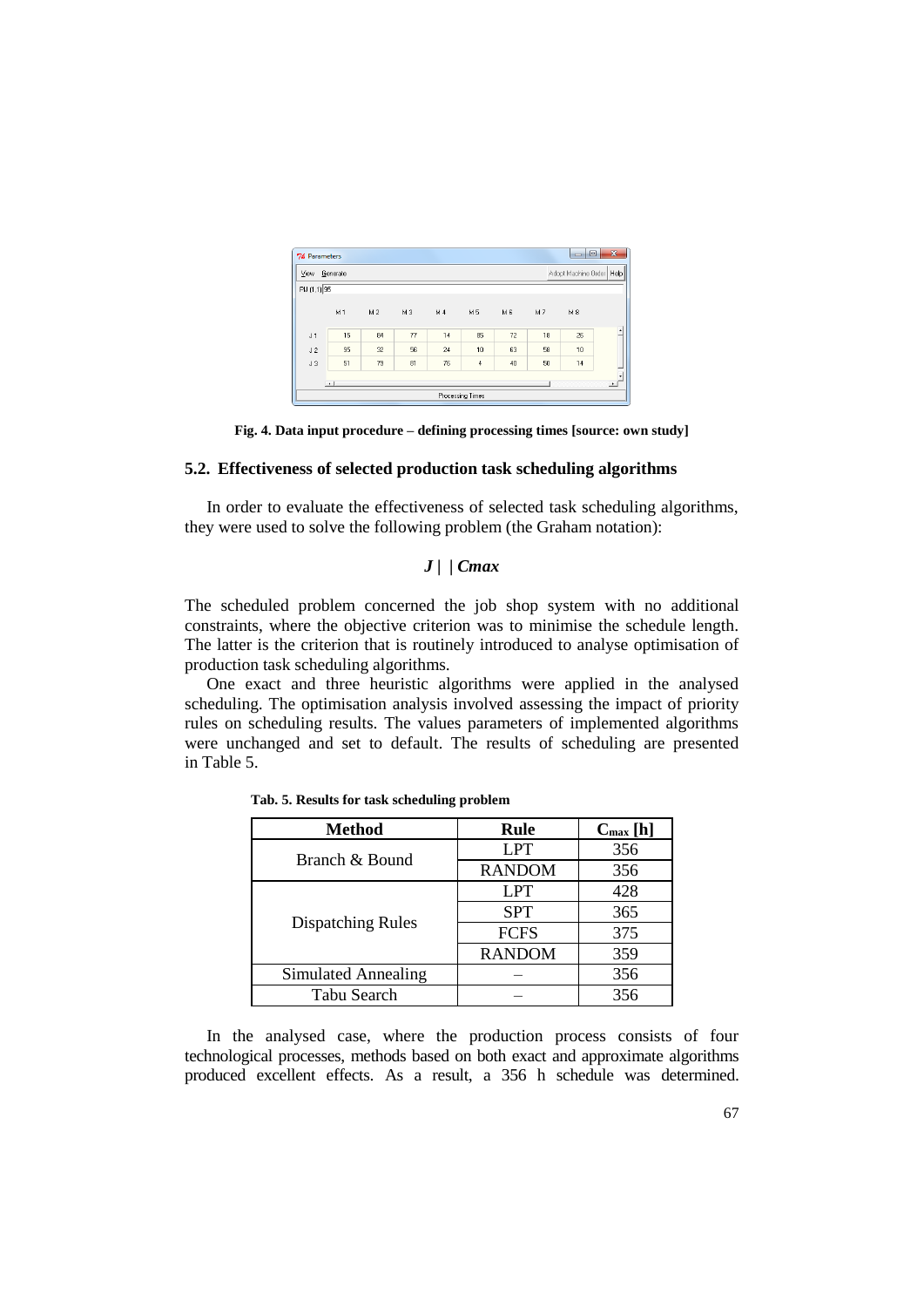As observed in Dispatching Rules the selection of priority rule has great impact on the schedule length. The difference between the longest and shortest schedule length amounts to 69 h. Fig. 5 shows Gantt chart for the optimal solution. The sequence of jobs is presented in the form of task scheduling matrix (Fig. 6). It ought to be noted that in this particular case the total schedule length depends heavily on the operations of technological process 3, which are characterised by long operation times. It is therefore justified to claim that the time of job 3 affects the realisation of other tasks.



**Fig. 5. Task schedule – Gantt chart [source: own study]**

| $\ddot{\mathcal{L}}$ | M1             | M <sub>2</sub> | M3 | M 4 | M <sub>5</sub> | M6             | M <sub>7</sub> | M8 | M 9 | M 10 | M 11 | M 12 | M13 |
|----------------------|----------------|----------------|----|-----|----------------|----------------|----------------|----|-----|------|------|------|-----|
| J <sub>1</sub>       | $\overline{c}$ |                | 14 | 3   |                | 9              |                |    | 10  | 11   |      | 15   |     |
| J2                   | 4              | 5              | 13 |     |                | $\overline{7}$ | 6              |    |     |      |      | 12   |     |
| J3                   |                | 3              | 5  |     | $\overline{2}$ | 8              |                |    |     |      | 9    | 10   | 11  |
| J <sub>4</sub>       | 3              |                | 4  |     |                |                |                | 5  |     | 6    |      | 11   |     |

**Fig. 6. Task scheduling matrix [source: own study]**

#### **6. SUMMARY**

Production task scheduling is of great significance in the present market. Although designing a feasible schedule is frequently complex and problematic, a well-developed one allows tackling problems regarding order realisation. Hence, computer software is applied to aid production scheduling process. Computer-aided scheduling facilitates the work of any production plant and offers an array of solutions to different problem variants.